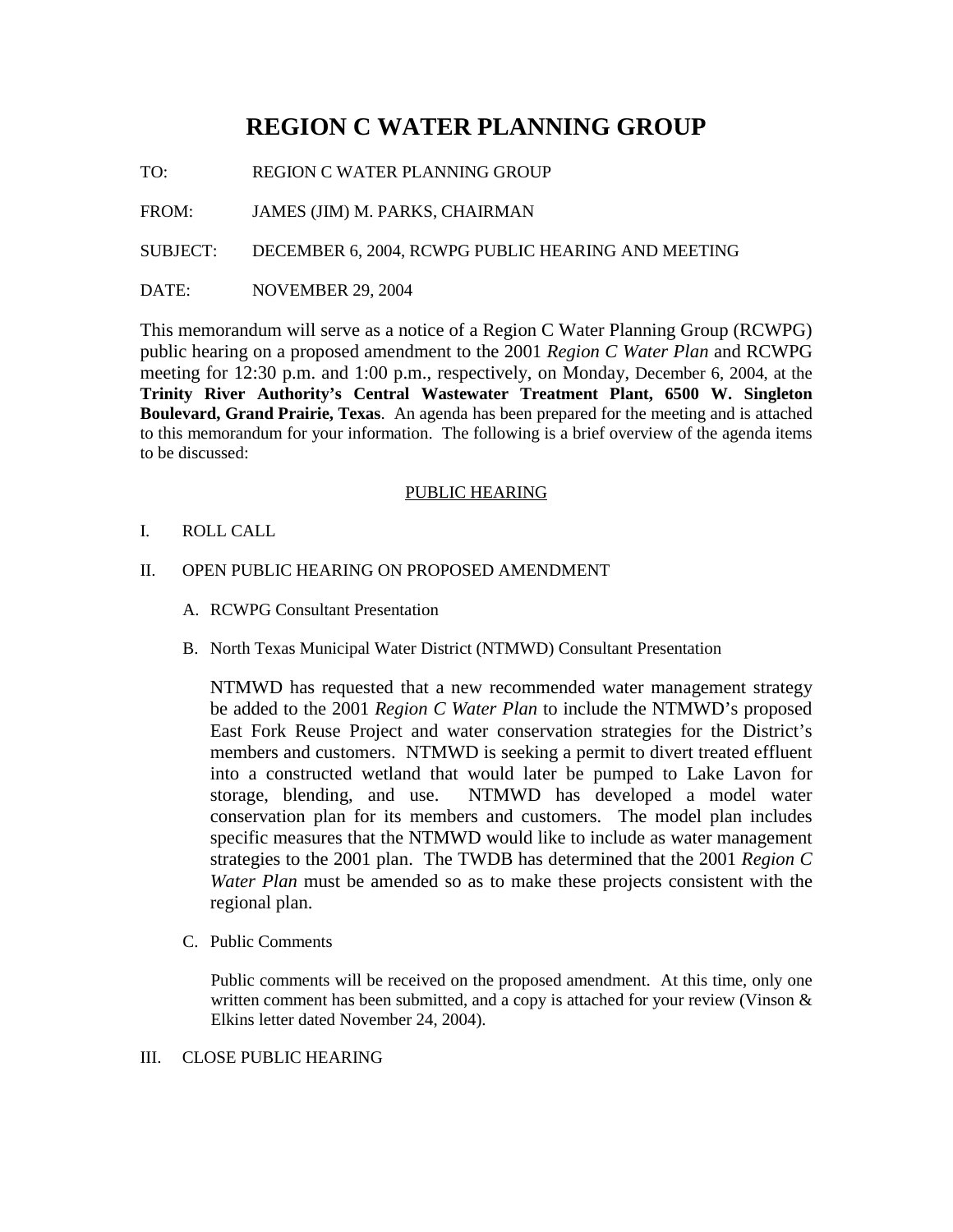## PUBLIC MEETING

- I. ROLL CALL
- II. APPROVAL OF MINUTES October 4, 2004

#### III. ACTION ITEMS FOR CONSIDERATION

A. Key Water Quality Parameters

A draft memorandum on Key Water Quality Parameters has been presented to RCWPG previously. Refinements have been made and distributed to the RCWPG. Consultants will seek approval on this memo.

B. Available Supplies

Consultants will present results of Trinity/Woodbine GAM, Carrizo-Wilcox GAM, and the proposed method for distribution of available supplies to each WWP and WUG. Consultant will seek authorization to submit this supply information to TWDB after a two week comment period following the December 6, 2004, RCWPG meeting. Consultants will also present the comparison of supply and demand based on the final available supply.

C. Bond Length for Projects

 Consultants will ask RCWPG for clarification of bond length for financing projects. Consultants will recommend a 30-year bond length for all projects. Consultants will seek approval of the revised methodology for bond lengths for financing infrastructure associated with water management strategies.

D. Methodology for Evaluating Water Management Strategies

Consultants will present a methodology for evaluating water management strategies. Consultants will seek RCWPG approval on the methodology.

E. Conflicts of Federal and/or State Actions with Approved Water Supply Plans

 Consultants will present information regarding Hearts Bluff Mitigation Bank, which lies within the Marvin Nichols Reservoir site. Executive Committee may ask the RCWPG to authorize the Executive Committee to take specific action and respond to the Corps of Engineers regarding this specific issue and the general issue of coordination with approved Regional Water Plans. This action is needed prior to the end of the Corps of Engineers' public comment period (December 29, 2004).

F. Unique Stream Segment Committee

The Unique Stream Subcommittee may ask for action on recommending rivers or streams with unique ecological significance.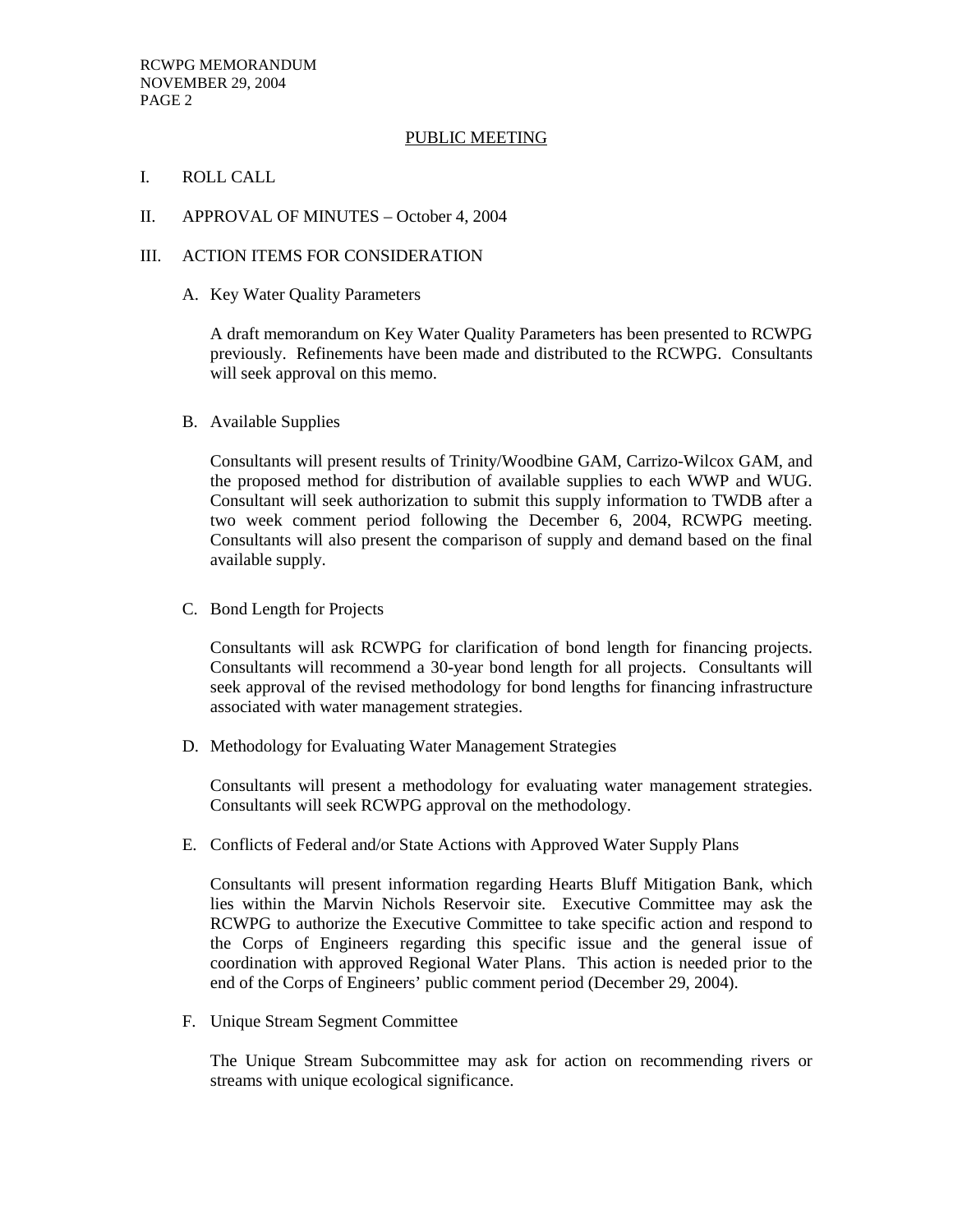G. Letter to Texas Water Development Board Regarding the Regional Water Planning Process

Jim Parks will lead a discussion of regional water planning process topics that the Texas Water Development Board (TWDB) ought to consider. Jim may ask for RCWPG approval to send a letter to the TWDB summarizing the discussion.

H. Adopt Resolution No. 04-1 Appointing Executive Committee to Develop Slate of Officers for 2005

The RCWPG will consider adopting Resolution No. 04-1 appointing an Executive Committee to develop a slate of officers for 2005.

#### IV. DISCUSSION ITEMS

A. Conservation Strategies Report

 Consultants will present results (estimated water savings and costs) from the analysis of conservation strategies for WUGs and Region C.

B. Reserve Water Supplies

 Consultants will present a recommendation on a policy of setting a water supply reserve beyond the projected demand to protect against more rapid demand growth than was projected, a drought worse than historical drought, or delays in authorization or development of new supplies.

C. Media Updates

Consultants will present: fall newsletter released in late October, updates on interview/public broadcasts pertaining to Region C, and any other pertinent public relations information.

D. Summary of Speaker Comments to RCWPG at October 4, 2004 RCWPG Meeting

This has been posted at www.regioncwater.org

E. Update on Overall Status and Next Steps

 Consultants will update the RCWPG on the overall status of the Region C Plan and the steps they will be taking in the near future.

# V. OTHER DISCUSSION

- A. Updates from the Chair
- B. Report from Regional Liaisons
- C. Report from TWDB
- D. Confirm Date and Location of Next Meeting
- E. Other Discussion
- F. Acknowledgement of Guests/Comments